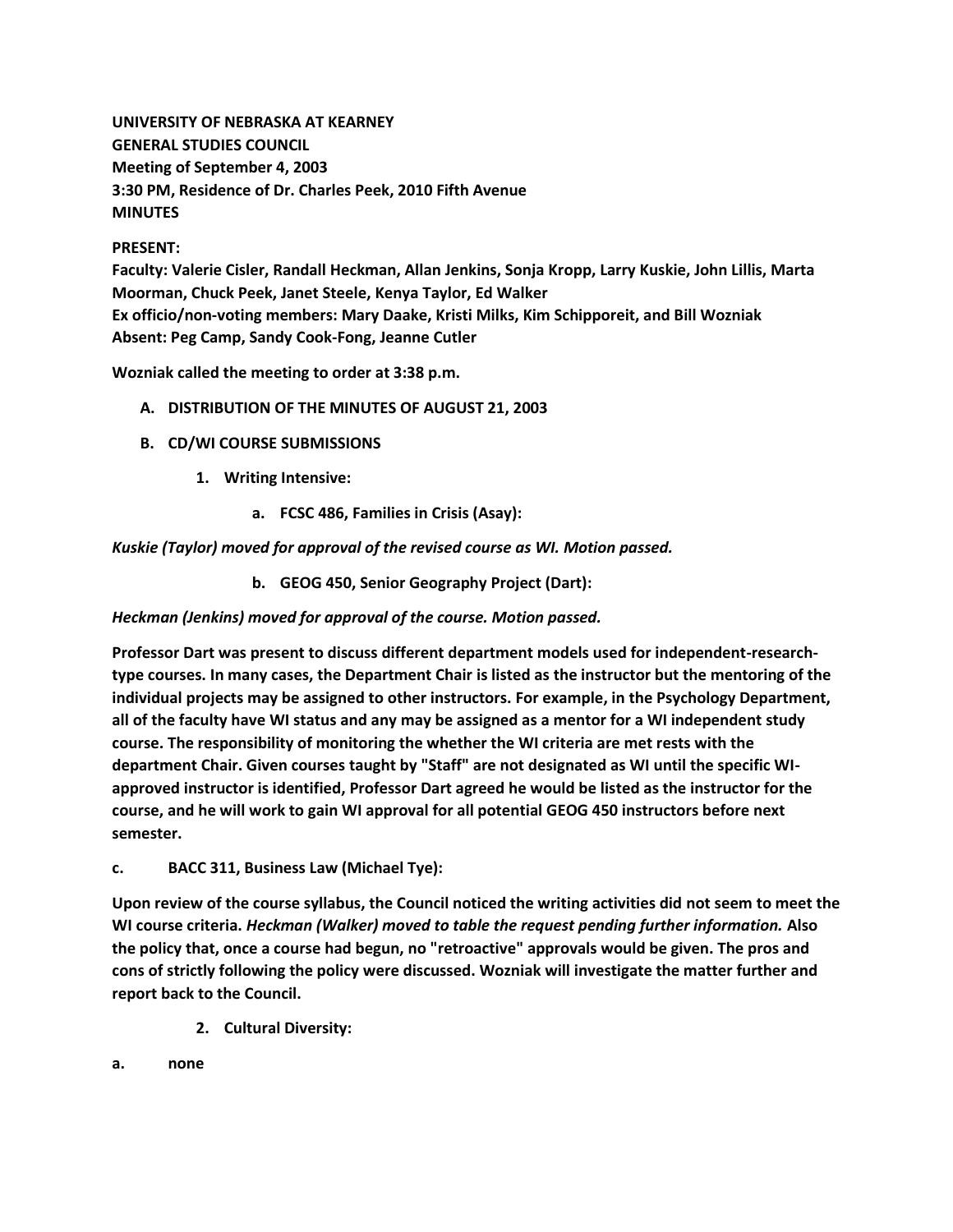**C.**

### **D. OLD BUSINESS**

**1. WI Cleanup:** 

**. none**

- **2. CD Cleanup:**
- **. none**
	- **3. Notification of new WI course-instructor assignments**
- **. ART 303, History of Renaissance Art (Lang)**
	- **4. Internationalizing the Curriculum (Jerry Fox)**

**. Professor Fox was present to lead a discussion of the article "The Internationalized Campus: A Strategic Approach" and to promote the idea of an internationalization review of the UNK curricula. Such a movement would require a strong commitment on the part of the administration and faculty. Ways to move forward were discussed. The difference between a cultural diversity class and an international experience were discussed, especially with regard to some of the CD proposals the Council had reviewed. Specific ideas for the General Studies Program will be discussed and compiled by the Cultural Diversity Committee and reported to the full Council.**

**5. Liberal Studies at UNK-A proposal for restructuring the program** 

**. Professor Peek led a discussion of the article, "Greater Expectations" and a proposal for changing the General Studies program. His proposed "Liberal Studies" Program included a section addressing core competencies (Writing, Speaking, and Critical Thinking), a modern languages component, and a "general studies" component. The "general studies" component would include a distribution of categories of introductory courses and the possibility of taking advanced coursework in an area of interest. A variety of issues were discussed including, measuring competencies of students within sections of the general studies program, whether the present system (a major, a minor, and free electives) allows sufficient depth of study of a particular topic, and the necessity to separate student credit production issues from liberal education issues. The discussion will continue in future meetings. Wozniak promised to bring some of the proposals from the last academic program review to further sharpen the discussion.**